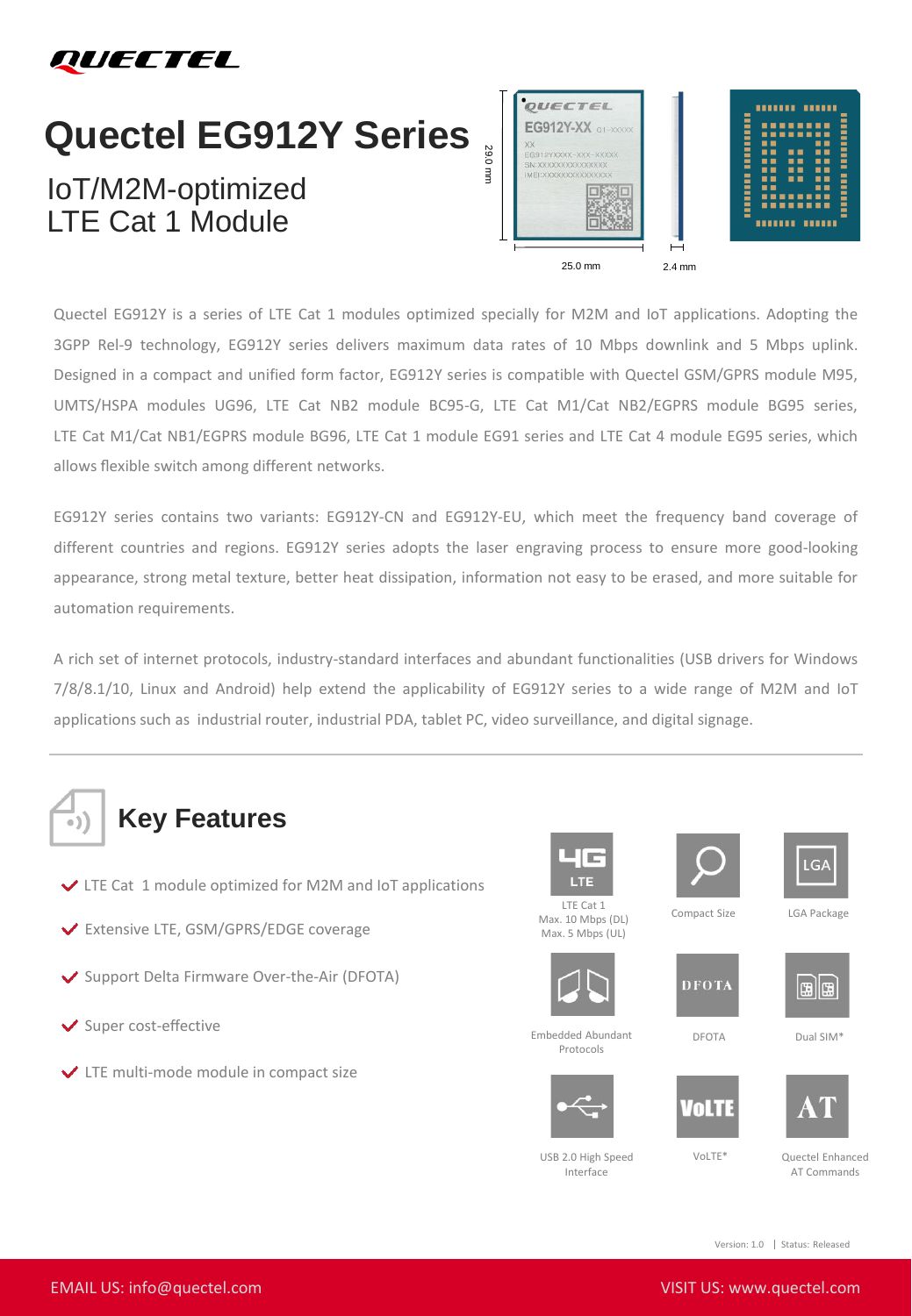## **Quectel EG912Y Series**

| LTE Cat 1                    | <b>EG912Y-CN</b>                     | <b>EG912Y-EU</b>                                                  |
|------------------------------|--------------------------------------|-------------------------------------------------------------------|
| Region/Operator              | China/ India                         | EMEA/ APAC/ Australia/ New Zealand/ Brazil                        |
| Dimensions (mm)              | $29.0 \times 25.0 \times 2.4$        | $29.0 \times 25.0 \times 2.4$                                     |
| Weight                       | Approx. 3.5 g                        | Approx. 3.5 g                                                     |
| Package                      | LGA Package                          | LGA Package                                                       |
| <b>Temperature Range</b>     |                                      |                                                                   |
| <b>Operating Temperature</b> | $-35 °C$ to $+75 °C$                 | $-35 °C$ to $+75 °C$                                              |
| <b>Extended Temperature</b>  | -40 °C to +85 °C                     | $-40 °C$ to $+85 °C$                                              |
| <b>Frequency Bands</b>       |                                      |                                                                   |
| LTE-FDD                      | B1/B3/B5/B8                          | B1/ B3/ B5/ B7/ B8/ B20/ B28                                      |
| LTE-TDD                      | B34/ B38/ B39/ B40/ B41              | B38/B40/B41                                                       |
| GSM                          | B3/B8                                | B2/B3/B5/B8                                                       |
| <b>Certifications</b>        |                                      |                                                                   |
| Regulatory                   | China: SRRC/ NAL/CCC                 | Europe: CE<br><b>Brazil: Anatel</b><br>Australia/New Zealand: RCM |
| <b>Data Transmission</b>     |                                      |                                                                   |
| LTE-FDD Data Rate (Mbps)     | 10 (DL)/ 5 (UL)                      | 10(DL)/5(UL)                                                      |
| LTE-TDD Data Rate (Mbps)     | 7.5 (DL)/ 1 (UL)                     | $7.5$ (DL)/ 1 (UL)                                                |
| <b>GPRS Data Rate (kbps)</b> | 85.6 (DL)/ 85.6 (UL)                 | 85.6 (DL)/ 85.6 (UL)                                              |
| <b>EDGE Data Rate (kbps)</b> | 236.8 (DL)/ 236.8 (UL)               | 236.8 (DL)/ 236.8 (UL)                                            |
| <b>Interfaces</b>            |                                      |                                                                   |
| <b>USB 2.0</b>               | $\times$ 1                           | $\times$ 1                                                        |
| <b>Digital Audio (PCM)</b>   | $\times$ 1                           | $\times$ 1                                                        |
| $(U)$ SIM*                   | $\times 2$                           | $\times 2$                                                        |
| NET_STATUS                   | $\times$ 1                           | $\times$ 1                                                        |
| <b>SDIO</b>                  | $\times$ 1                           | $\times$ 1                                                        |
| <b>UART</b>                  | $\times 2$                           | $\times 2$                                                        |
| <b>ADC</b>                   | $\times 2$                           | $\times 2$                                                        |
| <b>SPI</b>                   | $\times$ 1                           | $\times$ 1                                                        |
| RESET_N                      | $\times$ 1                           | $\times$ 1                                                        |
| <b>PWRKEY</b>                | $\times$ 1                           | $\times$ 1                                                        |
| Antenna                      | $\times$ 1                           | $\times$ 1                                                        |
| 12C                          | $\times$ 1                           | $\times$ 1                                                        |
| USB_BOOT                     | $\times$ 1                           | $\times$ 1                                                        |
| Voice                        |                                      |                                                                   |
| <b>Speech Codec Modes</b>    | HR/FR/EFR/AMR/AMR-WB                 | HR/FR/EFR/AMR/AMR-WB                                              |
| <b>Echo Arithmetic</b>       | Echo Cancellation/ Noise Suppression | Echo Cancellation/ Noise Suppression                              |
| Audio                        | Analog Audio/ Digital Audio          | Analog Audio/ Digital Audio                                       |

Note:

\* means under development.